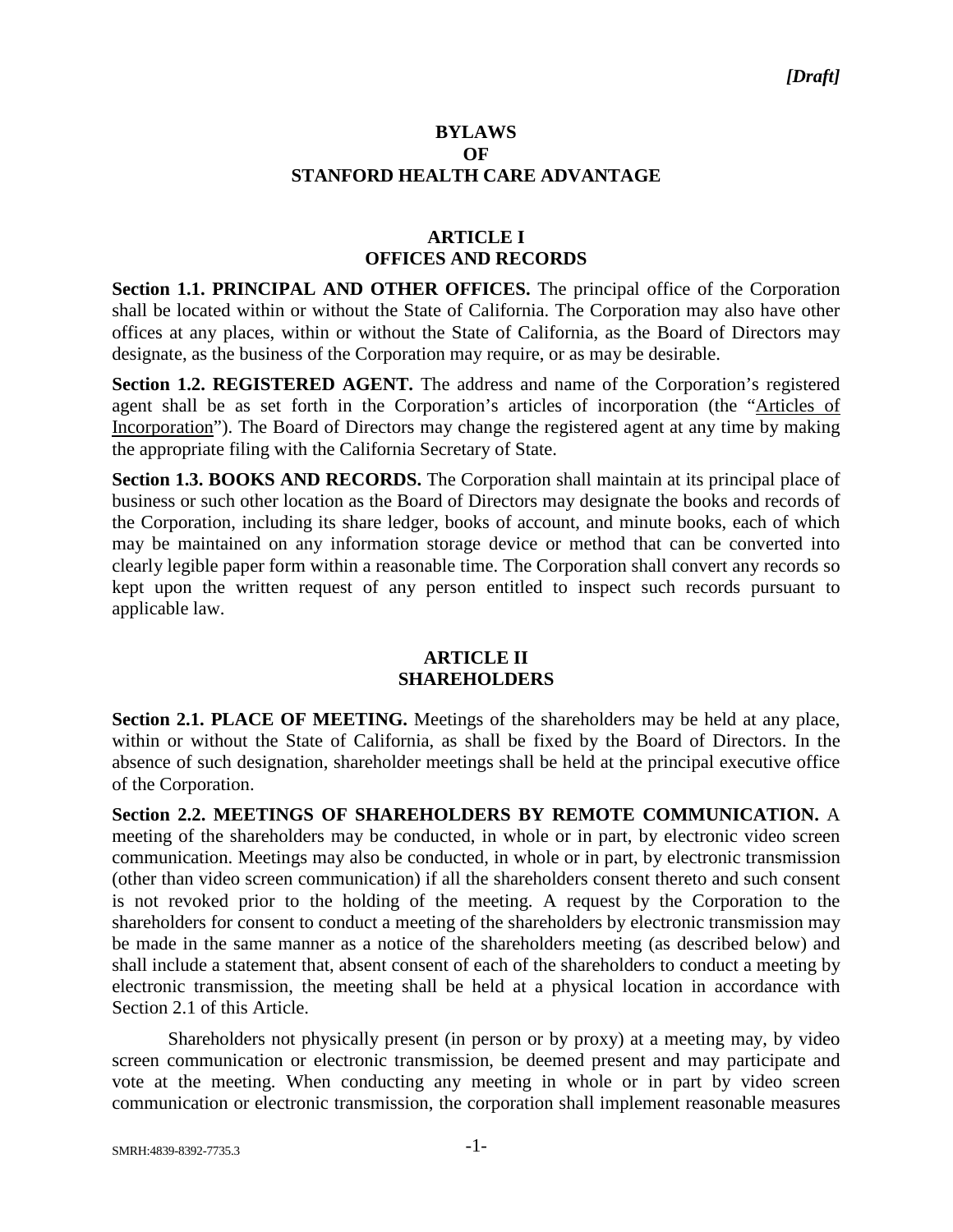to provide shareholders a reasonable opportunity to read or hear the proceedings in real time as the proceedings occur and to vote on matters submitted thereat for shareholder vote.

The Corporation shall maintain a record of any shareholder vote or other action taken by means of video screen communication or electronic transmission.

**Section 2.3. ANNUAL MEETINGS.** An annual meeting of shareholders, for the purpose of electing directors and transacting any other business as may be brought before the meeting, shall be held on such date and time as may be fixed by the Board of Directors and stated in the notice of the meeting.

Failure to hold the annual meeting of shareholders at the designated time shall not affect the validity of any action taken by the Corporation.

**Section 2.4. SPECIAL MEETINGS.** Special meetings of the shareholders may be called by:

(a) the chairman of the Board of Directors;

- (b) the President;
- (c) the Board of Directors; or

(d) holders of at least 10 percent of all votes entitled to be cast on any issue proposed for consideration at the proposed special meeting, provided that they have signed, dated and delivered to the corporation's secretary one or more written demands for the meeting that describe the purpose or purposes for which the meeting is to be held.

Only business within the purpose or purposes described in the meeting notice may be conducted at a special shareholders' meeting.

**Section 2.5. RECORD DATE FOR SHAREHOLDER ACTION.** For determining shareholders entitled to notice of or to vote at any meeting of shareholders or any adjournment thereof, the record date shall be:

(a) on the date fixed by the Board of Directors in the notice of the meeting;

(b) the day before the effective date of the notice to shareholders, if no date is fixed by the Board of Directors; or

(c) the date set by law applying to the type of action to be taken for which a record date must be set, if no date is fixed by the Board of Directors and no notice of meeting is mailed to shareholders.

A determination of shareholders entitled to notice of or to vote at a shareholders' meeting is effective for any adjournment of the meeting unless the Board of Directors fixes a new record date, which it shall do if the meeting is adjourned to a date that is more than 120 days after the date fixed for the original meeting.

For shareholder action by consent without a meeting, the record date for determining shareholders entitled to approve the action subject of the consent shall be:

(x) on the date fixed by the Board of Directors;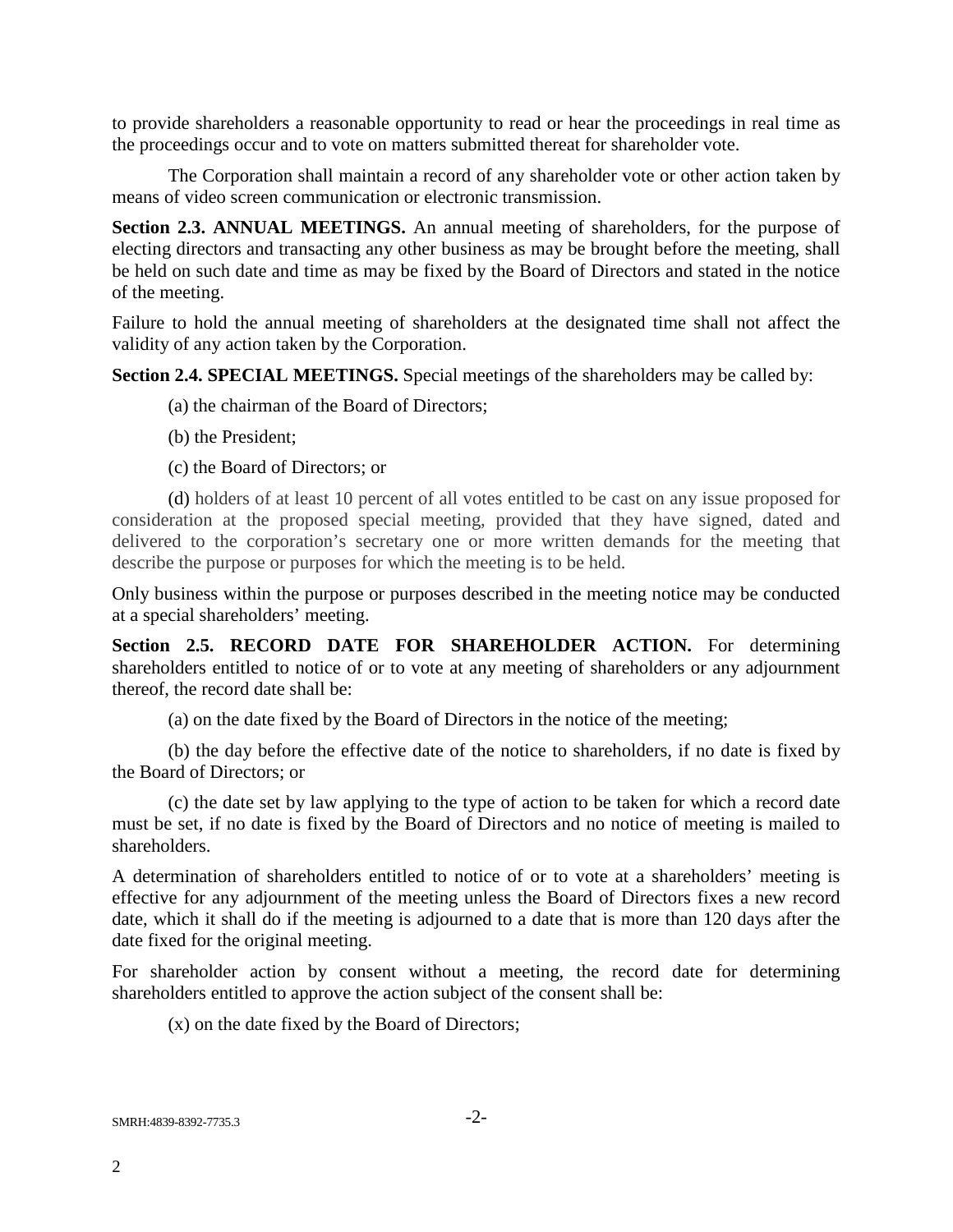(y) the first date on which a signed written consent is delivered to the Corporation, if no date is fixed by the Board of Directors and prior board action is not required for the action to be adopted or taken without a meeting; or

(z) the close of business on the day the resolution of the board taking such prior action is adopted, if no date is fixed by the Board of Directors and prior board action is required for the action to be adopted or taken without a meeting.

A record date fixed by these Bylaws may not be more than 70 days before the meeting or action requiring a determination of shareholders.

**Section 2.6. NOTICE OF SHAREHOLDERS' MEETING.** Written or printed notice of any annual or special meeting of shareholders shall be given to any shareholder entitled to notice not less than ten days, nor more than 60 days, before the date of the meeting. Such notice shall state:

(a) the date and time of the meeting;

(b) the place of the meeting, if any; and

(c) the purpose or purposes for which the meeting is called if (i) the meeting is a special meeting or (ii) notice of the meeting's purpose is required by the California Corporations Code (the "Code").

At any meetings where directors are elected, notice shall include names of the nominees, if any, intended at the date of notice to be presented by the management for election.

The Corporation shall give any notice required under these Bylaws or the Code to each such shareholder (x) in physical form by mail, private carrier, or personal delivery to the shareholder's address shown on the Corporation's record of shareholders or (y) by electronic transmission if consented to by the shareholder.

Any person entitled to notice of a meeting may sign a written waiver of notice either before or after the time of the meeting. The participation or attendance at a meeting of a person entitled to notice constitutes waiver of notice, except where the person attends for the specific purpose of objecting to the lawfulness of the convening of the meeting.

**Section 2.7. SHAREHOLDERS' LIST FOR MEETING.** After fixing a record date for an annual or special meeting of shareholders, the Corporation shall prepare an alphabetical list of the names of all its shareholders who are entitled to notice of the meeting. If the Board of Directors fixes a different record date under Section 2.6 of these Bylaws to determine the shareholders entitled to vote at the meeting, the Corporation shall also prepare an alphabetical list of the names of all its shareholders who are entitled to vote at the meeting. A shareholders' list shall be arranged by voting group, and within each group by class or series of shares if any, and show the address of and number of shares held by each shareholder.

Beginning two business days after notice of the meeting is given and continuing through the meeting, the shareholders' list for notice shall be available for inspection by any shareholder at (a) the Corporation's principal office or (b) the place identified in the meeting notice in the county or city where the meeting will be held.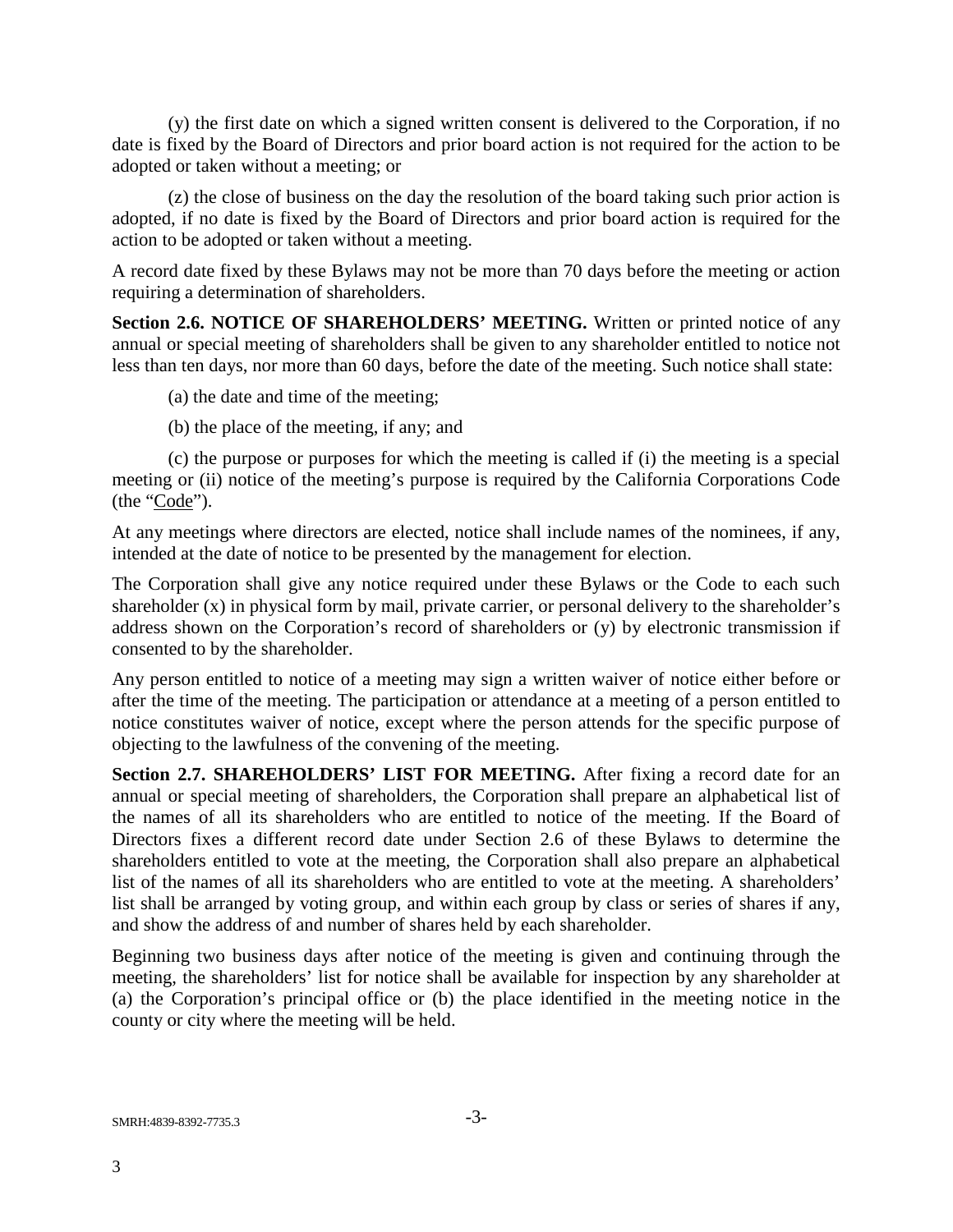A shareholders' list for voting shall also be available for inspection promptly after the record date for voting. If the meeting is to be held at a place, the Corporation shall make the list of shareholders entitled to vote available at the meeting for inspection by any shareholder, or the shareholder's agent or attorney, at any time during the meeting or any adjournment. If shareholders will be able to participate in a shareholders' meeting by means of remote communication, this list must be open to examination by the shareholders for the duration of the meeting on a reasonably accessible electronic network, and the information required to access the list must be provided to shareholders in the meeting notice.

**Section 2.8. QUORUM OF SHAREHOLDERS.** At each meeting of shareholders for the transaction of any business, a quorum must be present to organize such meeting. A quorum shall be present to take action on any matter at a meeting of shareholders if a majority of the votes entitled to be cast on the matter by each separate voting group are represented at the meeting in person, by the use of remote communication, or by proxy.

Once a quorum has been established at a meeting, the shareholders present can continue to do business for the remainder of the meeting and any adjournment of that meeting, notwithstanding the withdrawal of enough shareholders to leave less than a quorum unless a new record date is or must be set for that adjourned meeting.

**Section 2.9. CONDUCT OF MEETINGS.** The Board of Directors may adopt by resolution rules and regulations for the conduct of meetings of the shareholders, as it deems appropriate. At every meeting of the shareholders, the President, or in his or her absence or inability to act, a director or officer designated by the Board of Directors, shall act as the chairman of the meeting. The Secretary or, in his or her absence or inability to act, the person appointed by the chairman, shall act as secretary of the meeting and keep the minutes thereof.

The chairman shall determine the order of business and, in the absence of a rule adopted by the Board of Directors, shall establish rules for the conduct of the meeting. The chairman shall announce the close of the polls for each matter voted upon at the meeting, after which no ballots, proxies, votes, changes, or revocations will be accepted. Polls for all matters before the meeting will be deemed to be closed upon final adjournment of the meeting.

**Section 2.10. VOTING OF SHARES.** Only persons in whose names shares entitled to vote stand on the stock records of the Corporation on the day fixed by the Board of Directors for the determination of the shareholders of record or set pursuant to Section 2.5 of this Article, shall be entitled to vote at any shareholders' meeting.

Provided the candidate's name has been placed in nomination prior to the voting and one or more shareholders have given notice at the meeting prior to voting of the shareholder's intent to cumulate the shareholder's votes, every shareholder entitled to vote for directors may cumulate his or her votes and give one candidate a number of votes equal to the number of directors to be elected multiplied by the number of votes to which his or her shares are entitled, or distribute his or her votes on the same principle among as many candidates as he or she thinks fit.

The candidates receiving the highest number of votes up to the number of directors to be elected are elected.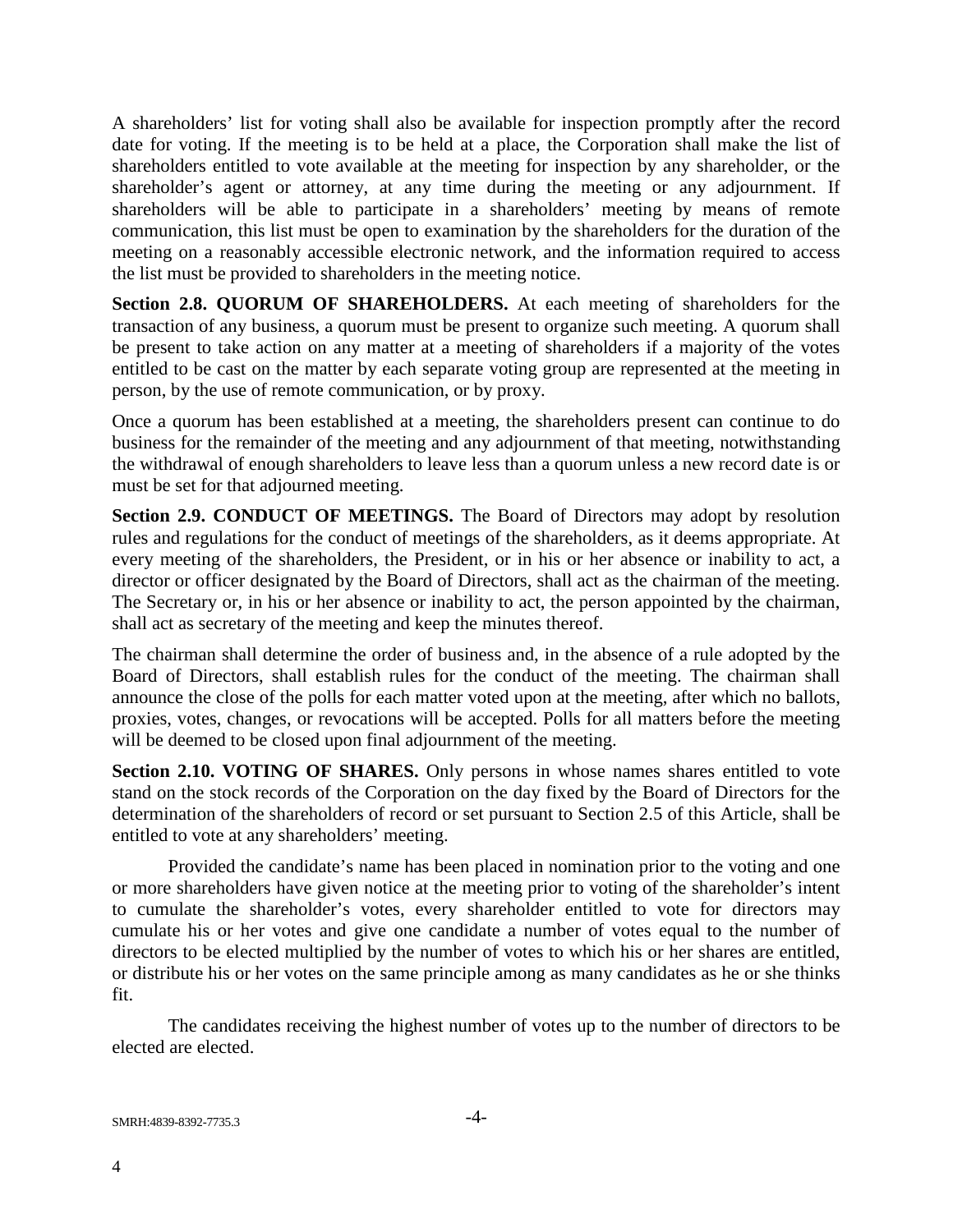**Section 2.11. VOTING BY PROXY OR NOMINEE.** A shareholder may vote either in person or by proxy or proxies appointed in writing by the shareholder or his or her attorney-in-fact. An appointment form sufficient to appoint a proxy includes any transmission that creates a record capable of authentication, including but not limited to an electronic transmission, providing a written statement for the appointment of the proxy, from which it can be determined that the shareholder transmitted or authorized the transmission for the appointment. An appointment of a proxy is effective when received by the Secretary or other officer or agent authorized by the Corporation to tabulate votes before the proxy exercises the proxy's authority under the appointment.

No proxy shall be valid after eleven months from the date of its execution unless otherwise provided in the appointment form. A proxy shall be revocable unless the proxy form conspicuously states that the proxy is irrevocable and the proxy is coupled with an interest.

A person holding shares in a representative or fiduciary capacity may vote such shares without a transfer of such shares into such person's name. However, the Corporation may (a) request that the person provide evidence of this capacity acceptable to the Corporation or (b) establish a procedure by which the beneficial owner of shares that are registered in the name of a nominee is recognized by the Corporation as the shareholder.

**Section 2.12. ADJOURNMENTS.** Any annual or special meeting of the shareholders may be adjourned from time to time by a vote of a majority of the shares represented at such meeting, either in person or by proxy, but in the absence of a quorum, no other business may be transacted at such meeting. The adjourned meeting may be reconvene at the same or some other place, if any, and notice need not be given of any such adjourned meeting if the new date, time, or place, if any, and the means of remote communication, if any, are announced at the meeting at which the adjournment is taken.

If a new record date for the adjourned meeting is or shall be fixed under Section 2.6 of these Bylaws, notice of the adjourned meeting shall be given, not less than ten days before the meeting date, to shareholders entitled to vote at such adjourned meeting as of the record date fixed for notice of such adjourned meeting.

At the adjourned meeting at which there is a quorum, the Corporation may transact any business which might have been transacted at the original meeting.

**Section 2.13. ACTION BY SHAREHOLDERS WITHOUT A MEETING.** Any action required or permitted by the Code to be adopted or taken at a meeting of shareholders may be approved without a meeting if such action is adopted or taken by the holders of outstanding shares having not less than the minimum number of votes that would be necessary to authorize or take such action at a meeting at which all shares entitled to vote thereon were present and voted. The adoption or taking of the action shall be evidenced by one or more written consents describing the action taken, signed by the holders of the requisite number of shares entitled to vote on the action, bearing the date of each signature, and delivered to the Corporation for inclusion in the minutes or filing with the corporate records.

No written consent shall be effective to adopt or take the action referred to therein unless, within 60 days of the earliest date on which a consent delivered to the Corporation as required by this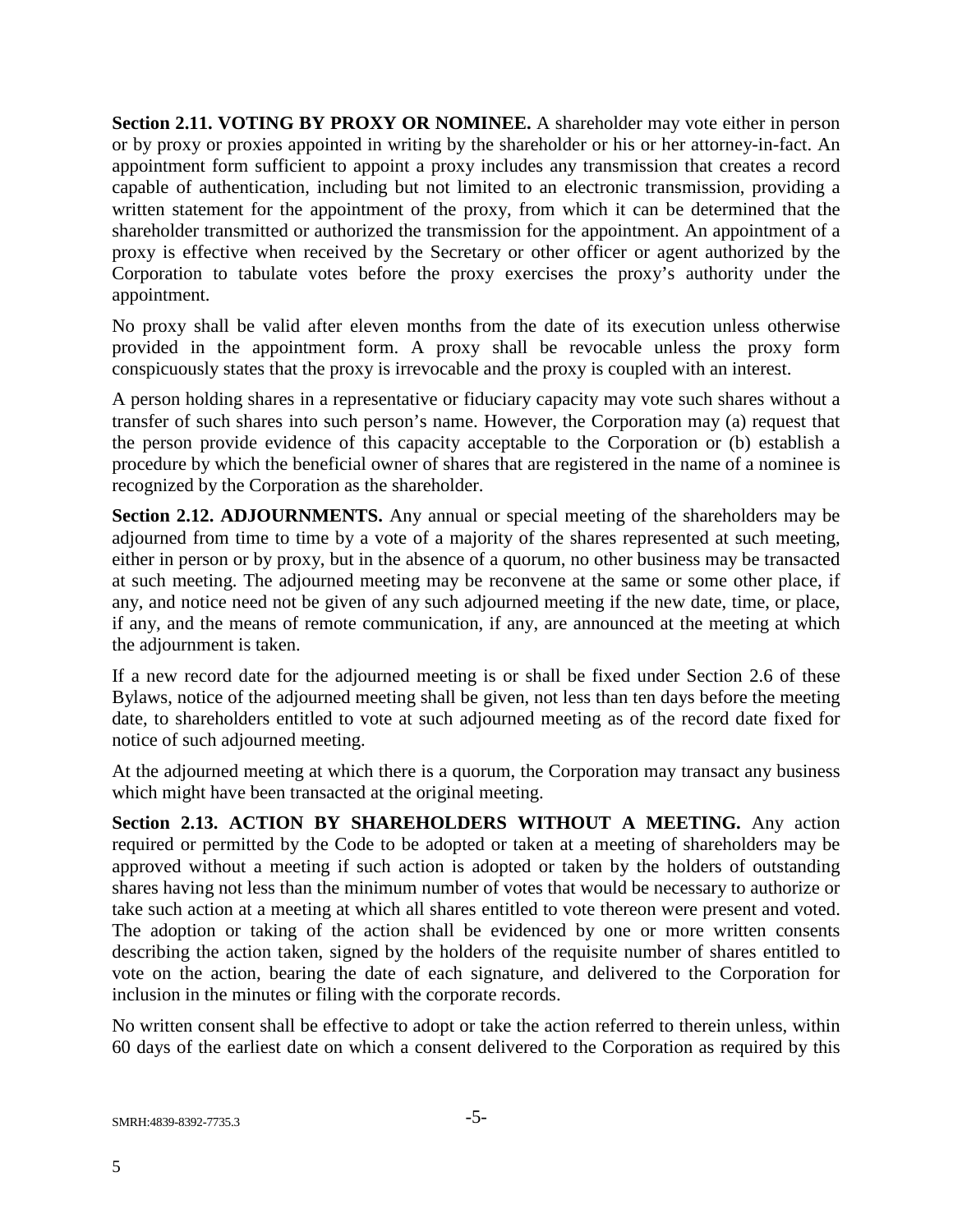section was signed, written consents signed by the holders of shares having sufficient votes to adopt or take the action have been delivered to the Corporation. A written consent may be revoked by a writing to that effect delivered to the Corporation before unrevoked written consents sufficient in number to adopt or take the action are delivered to the Corporation.

## **ARTICLE III DIRECTORS**

**Section 3.1. BOARD OF DIRECTORS.** All corporate powers shall be exercised by or under the authority of, and the business and affairs of the Corporation shall be managed under the direction of, the Board of Directors, except such powers expressly conferred upon or reserved to the shareholders, and subject to any limitations set forth by law, the Articles of Incorporation, or these Bylaws.

Directors need not be residents of the State of California or shareholders of the Corporation.

**Section 3.2. NUMBER OF DIRECTORS.** Subject to the requirements of the Code, the number of directors shall not be less than three (3) nor more than (5) five, and shall be fixed from time to time by the Board of Directors.

No decrease in the number of directors shall have the effect of shortening the term of any incumbent director.

**Section 3.3. TERM OF OFFICE.** At the first annual meeting of shareholders and at each annual meeting thereafter, the holders of shares entitled to vote in the election of directors shall elect directors to hold office until the next succeeding annual meeting, the director's successor has been selected and qualified, or the director's earlier death, resignation, or removal. The term of a director elected by the board of directors to fill a vacancy expires at the next shareholders' meeting at which directors are elected.

**Section 3.4. REMOVAL.** Any or all of the directors may be removed at any time, with or without cause, by a majority of the votes entitled to be cast at an election of directors, at any meeting of shareholders called for that purpose.

**Section 3.5. RESIGNATION.** A director may resign at any time by delivering a written resignation to the Board of Directors, its chairman, or to the Secretary of the Corporation. A resignation is effective when the notice is delivered to the Corporation unless the notice specifies a later effective date. Acceptance of the resignation shall not be required to make the resignation effective. The pending vacancy may be filled before the effective date in accordance with Section 3.6 of these Bylaws, but the successor shall not take office until the effective date.

**Section 3.6. VACANCIES.** Vacancies and newly created directorships, whether resulting from an increase in the size of the Board of Directors, or due to the death, resignation, disqualification, or removal of a director or otherwise, may be filled by (a) election at an annual or special meeting of shareholders called for that purpose, or (b) the affirmative vote of a majority of the remaining directors then in office, even though there is less than a quorum.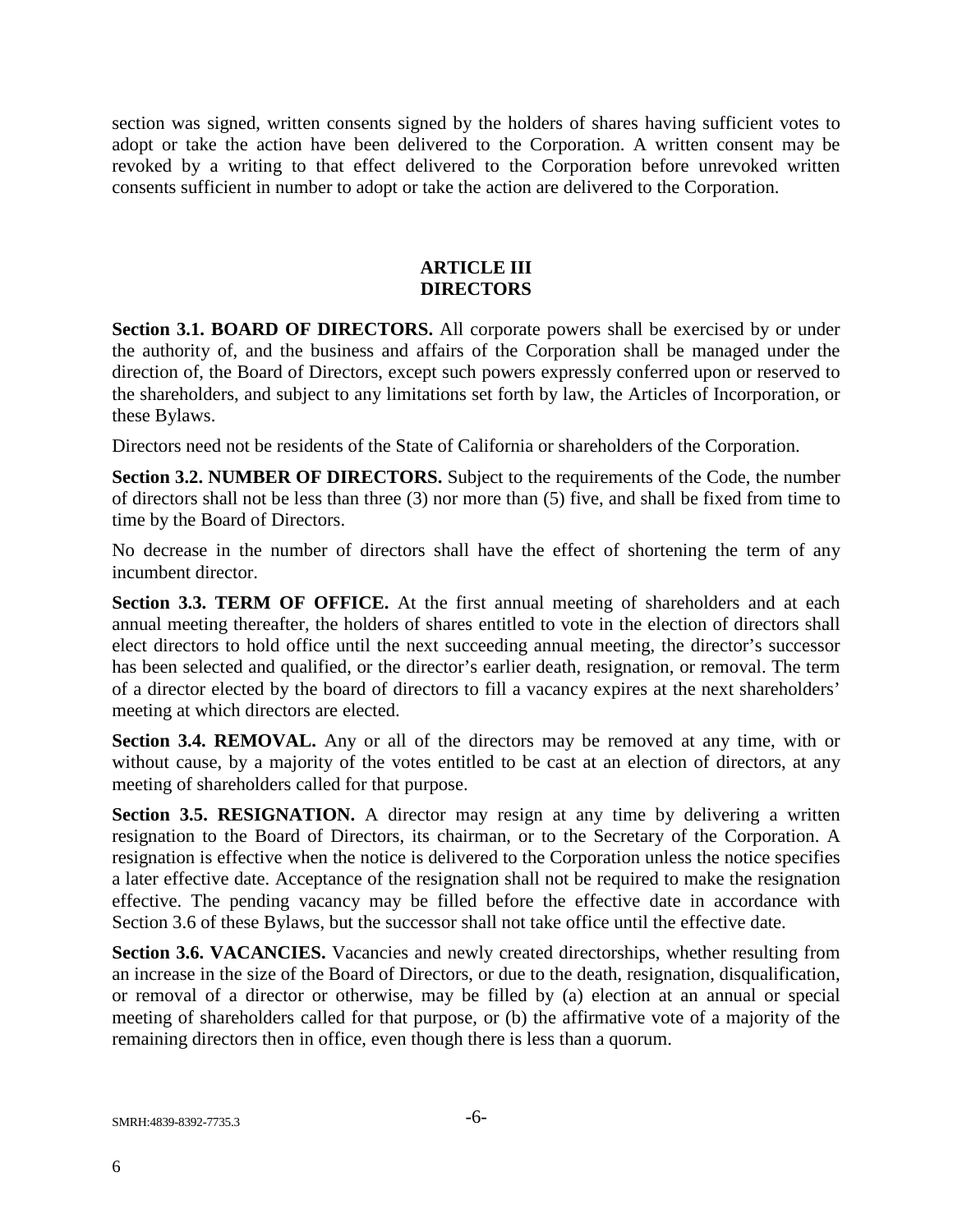A vacancy that will occur at a specific later date may be filled before the vacancy occurs, but the new director may not take office until the vacancy occurs.

**Section 3.7. MEETINGS OF DIRECTORS.** An annual meeting of directors shall be held immediately and without notice after and at the place of the annual meeting of shareholders. Other regular and special meetings of the directors may be held at such times and places within or without the State of California as the directors may fix. Special meetings of the Board of Directors may be called by the chairman of the Board of Directors, a majority of the Board of Directors, or the President of the Corporation. Minutes of any meeting of the Board of Directors, or any committee thereof, shall be maintained as required by Section 1500 of the Code by the Secretary of other officer designated for that purpose.

**Section 3.8. MEETINGS OF DIRECTORS BY REMOTE COMMUNICATION.** The Board of Directors may permit any or all directors to participate in any regular or special meeting by, or conduct the meeting solely through the use of, any means of communication by which all directors participating may simultaneously hear each other during the meeting. A director participating in a meeting by this means is considered to be present in person at the meeting.

**Section 3.9. NOTICE OF DIRECTORS' MEETINGS.** Regular meetings of the Board of Directors may be held without notice of the date, time, place, or purpose of the meeting. All special meetings of the Board of Directors shall be held upon not less than two days' notice. Such notice shall state:

(a) the time and date of the meeting;

(b) the place of the meeting, if any;

(c) the means of any remote communication by which directors may participate at the meeting; and

(d) the business to be transacted at the meeting or the purpose or purposes for which the meeting is called if the meeting is a special meeting.

The Corporation or person calling the meeting shall give notice to each director (x) in physical form by mail, private carrier, or personal delivery to the director's residence or usual place of business or (y) by electronic transmission if consented to by the director.

**Section 3.10. WAIVER OF NOTICE.** Any director entitled to notice of a meeting may sign a written waiver of notice either before or after the time of the meeting. The participation or attendance at a meeting of a director entitled to notice constitutes waiver of notice, except where the director attends for the specific purpose of objecting to holding the meeting or transacting business at the meeting, and the director does not vote for or assent to action taken at the meeting.

**Section 3.11. QUORUM AND ACTION OF DIRECTORS.** A majority of directors serving on the Board of Directors at the time of such meeting shall constitute a quorum for the transaction of business. The affirmative act of the majority of the directors present at a meeting at which a quorum is present at the time of the act shall be the act of the Board of Directors, unless the act of a greater number is required by the Code, the Articles of Incorporation, or these Bylaws.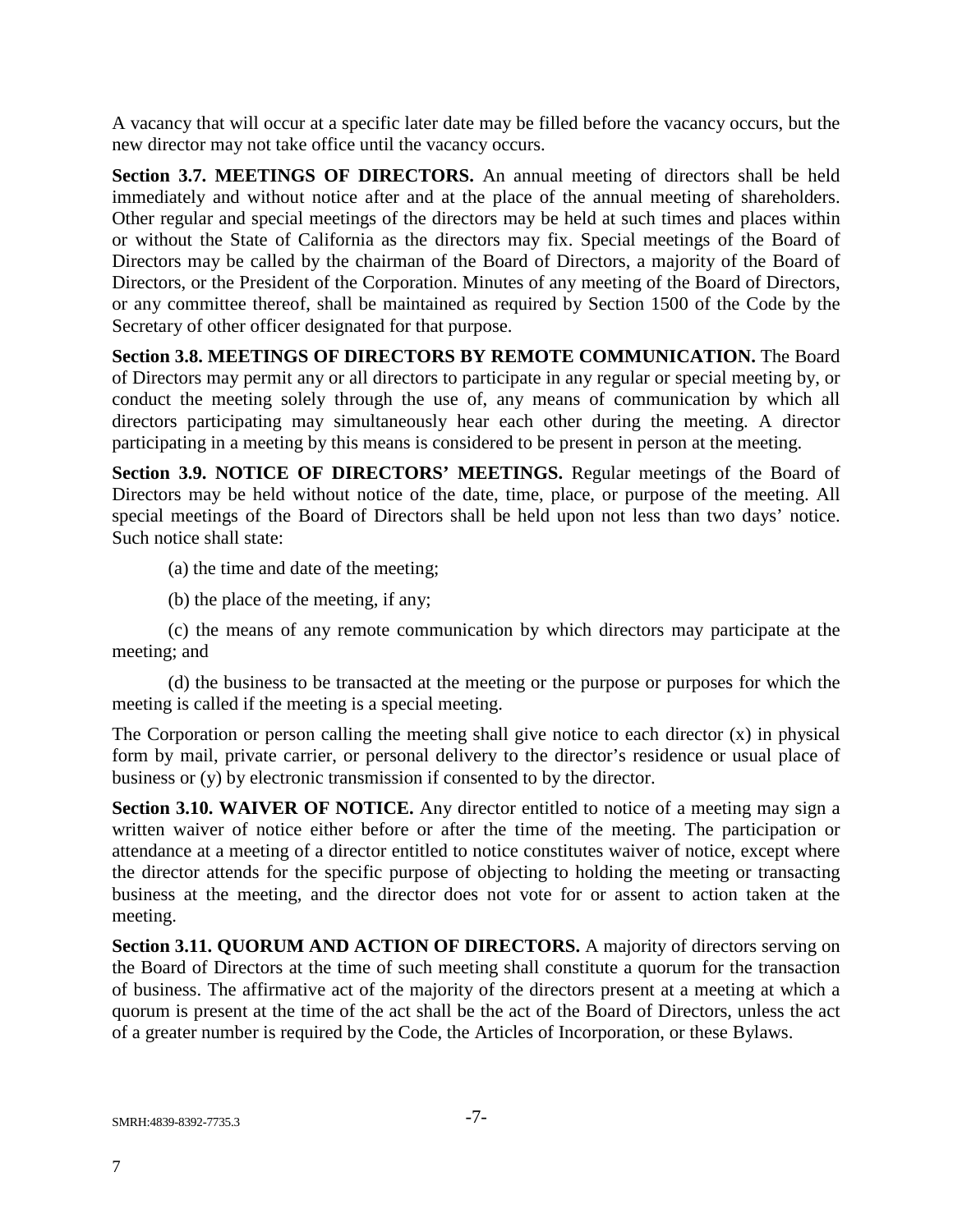The directors at a meeting for which a quorum is not present may adjourn the meeting until a time and place as may be determined by a vote of the directors present at that meeting. When a meeting is adjourned, it shall not be necessary to give any notice of the adjourned meeting, or of the business to be transacted at the adjourned meeting, other than by announcement at the meeting at which the adjournment is taken.

**Section 3.12. COMPENSATION.** Directors shall not receive any stated salary for their services, but the Board of Directors may provide, by resolution, a fixed sum and expenses of attendance, if any, for attendance at any meeting of the Board of Directors or a committee thereof. A director shall not be precluded from serving the Corporation in any other capacity and receiving compensation for services in that capacity.

**Section 3.13. ACTION BY DIRECTORS WITHOUT A MEETING.** Unless otherwise provided by the Articles of Incorporation or these Bylaws, any action required or permitted to be taken at a meeting of the Board of Directors or any committee thereof may be taken without a meeting if all members of the Board of Directors, or all committee members then appointed, consent to such action in writing. The written consents must be delivered to the Corporation, and included in the minutes of the proceedings of the Board of Directors or otherwise filed with the records of the Corporation.

**Section 3.14. COMMITTEES OF THE BOARD OF DIRECTORS.** The Board of Directors, by resolution adopted by a majority of the directors, may designate one or more directors to constitute one or more committees, to exercise the authority of the Board of Directors to the extent provided in the resolution establishing the committee and permitted by law. A committee of the Board of Directors does not have the authority to:

(a) approve or propose to shareholders corporate action that must be approved by the shareholders;

(b) fill vacancies on the Board of Directors or any of its committees;

(c) amend the Articles of Incorporation without shareholder approval, as the Board of Directors is entitled to do under the Code in certain circumstances;

(d) adopt, amend, or repeal bylaws;

(e) approve a plan or merger that does not require shareholder approval;

(f) approve a distribution, except according to a general formula or method already prescribed by the Board of Directors; or

(g) approve the issuance, sale, or contract for sale of shares, or determine the designation and rights, preferences, and limitations of a class or series of shares, except that the Board of Directors may authorize (i) a committee to do so subject to such limits, if any, as may be prescribed by the Board of Directors; and (ii) a senior executive officer of the Corporation to do so subject to such limits, if any, as may be prescribed by the Board of Directors or under the Code.

The designation of a committee of the Board of Directors and the delegation thereto of authority shall not operate to relieve the Board of Directors, or any member thereof, of any responsibility imposed by law.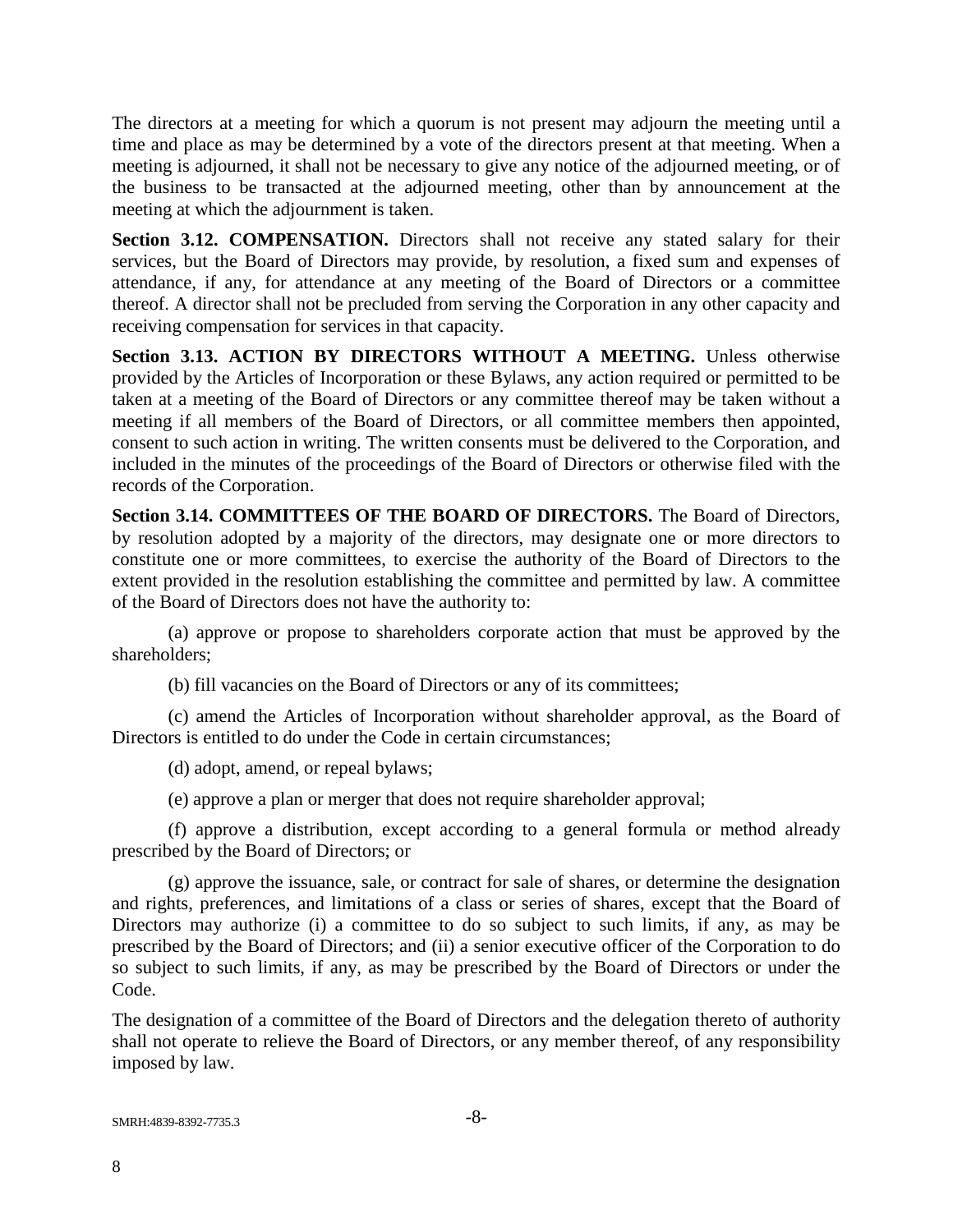## **ARTICLE IV OFFICERS**

**Section 4.1. POSITIONS AND ELECTION.** The officers of the Corporation shall be elected by the Board of Directors and shall be a President, a Secretary, a chief financial officer and any other officers, including assistant officers and agents, as may be deemed necessary by the Board of Directors. The Board of Directors may authorize an officer to appoint one or more officers or assistant officers. The same person may simultaneously hold any two or more offices.

Each officer shall serve until a successor is elected and qualified or until the death, resignation, or removal of that officer. Vacancies or new offices shall be filled at the next regular or special meeting of the Board of Directors. Election or appointment of an officer or agent shall not of itself create contract rights.

**Section 4.2. REMOVAL AND RESIGNATION.** Any officer elected or appointed by the Board of Directors may be removed with or without cause by the affirmative vote of the majority of the Board of Directors at any regular or special meeting. Any officer or assistant officer appointed by an authorized officer may be removed at any time with or without cause by any officer with authority to appoint such officer or assistant officer. Removal shall be without prejudice to the contract rights, if any, of the officer so removed.

Any officer may resign at any time by delivering written notice to the Corporation. Resignation is effective when the notice is delivered unless the notice provides a later effective date. Any vacancies may be filled in accordance with Section 4.1 of these Bylaws.

**Section 4.3. POWERS AND DUTIES OF OFFICERS.** The powers and duties of the officers of the Corporation shall be as provided from time to time by resolution of the Board of Directors or by direction of an officer authorized by the Board of Directors to prescribe the duties of other officers. In the absence of such resolution, the respective officers shall have the powers and shall discharge the duties customarily and usually held and performed by like officers of corporations similar in organization and business purposes to the Corporation subject to the control of the Board of Directors.

## **ARTICLE V INDEMNIFICATION**

**Section 5.1. RIGHT TO INDEMNIFICATION.** The Corporation shall, to the maximum extent permitted by the existing or as hereafter amended Code, indemnify each of its agents against expenses, judgments, fines, settlements, and other amounts actually and reasonably incurred in connection with any proceeding arising by reason of the fact that any such person is or was an agent of the corporation, and shall have power to advance to each such agent expenses incurred in defending any such proceeding to the maximum extent permitted by that law. For purposes of this article, an "agent" of the Corporation includes any person who is or was a director, officer, employee, or other agent of the Corporation, or is or was serving at the request of the Corporation as a director, officer, employee, or agent of another corporation, partnership, joint venture, trust, or other enterprise, or was a director, officer, employee, or agent of a corporation

SMRH:4839-8392-7735.3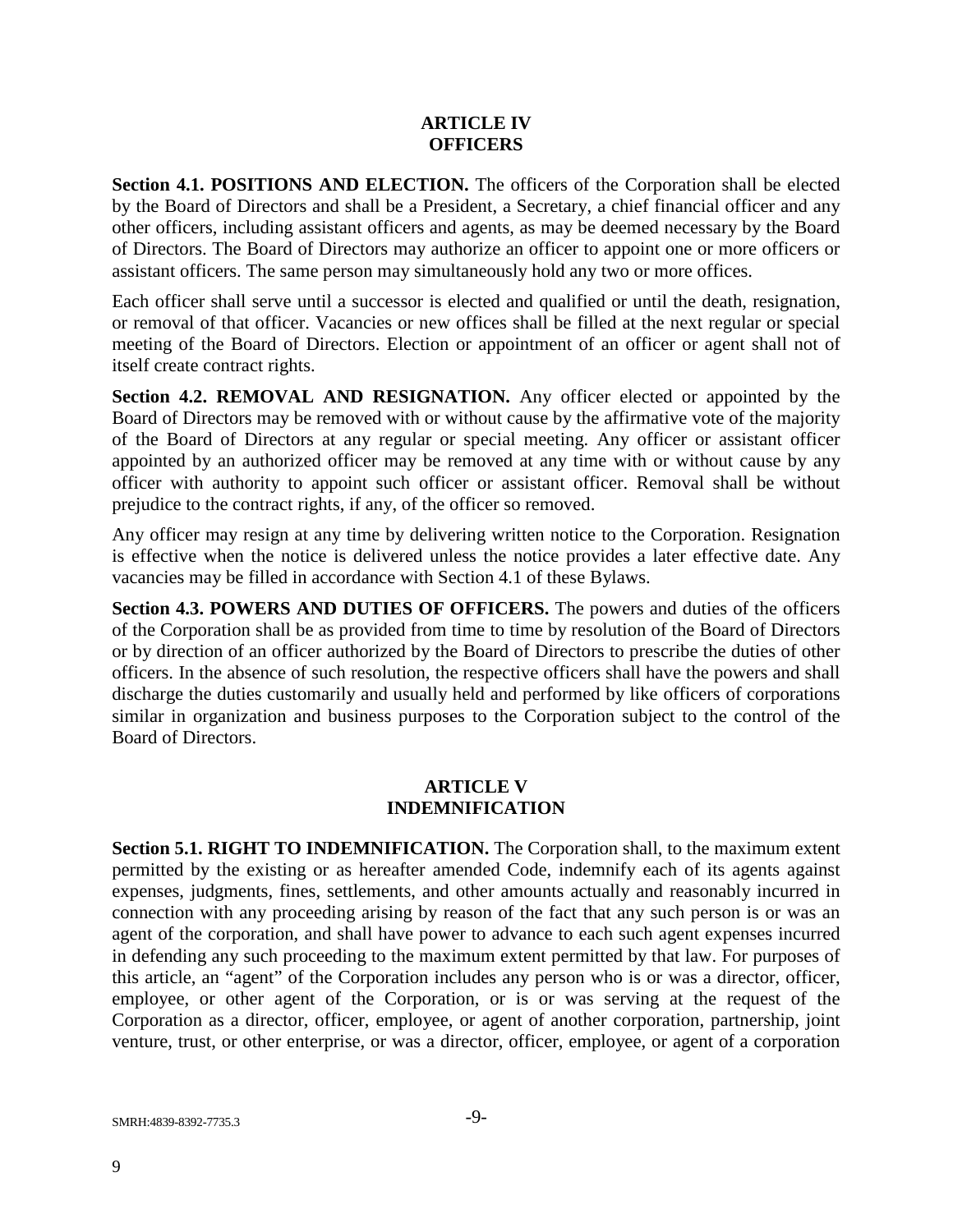which was a predecessor corporation of the corporation or of another enterprise serving at the request of such predecessor corporation.

**Section 5.2. NON-EXCLUSIVITY OF INDEMNIFICATION RIGHTS.** The foregoing rights of indemnification shall be in addition to and not exclusive of any other rights which such director, officer, or other person may be entitled to under any agreement with the Corporation or any action taken by the directors or shareholders of the Corporation or otherwise.

# **ARTICLE VI SHARE CERTIFICATES AND TRANSFER**

**Section 6.1. CERTIFICATES REPRESENTING SHARES.** Shares of the Corporation may be certificated or uncertificated, as provided under the Code. Certificates representing shares of the Corporation shall include:

(a) the name of the Corporation and that the Corporation is organized under the laws of the State of California;

(b) the name of the person to whom the certificate is issued;

(c) the number and class of shares and the designation of the series, if any, which the certificate represents; and

(d) a conspicuous statement setting forth restrictions on the transfer of the shares, if any.

No share shall be issued until the consideration therefor, fixed as provided by law, has been fully paid. Every certificate for shares must be signed by the President or a Vice President and a Secretary or an Assistant Secretary, and must be authenticated by the signature of the President and Secretary or an Assistant Secretary.

**Section 6.2. TRANSFERS OF SHARES.** Shares of the Corporation shall be transferable in the manner prescribed by law and in these Bylaws. Transfers of shares shall be made on the books of the Corporation only by the holder of record thereof, by such person's attorney lawfully made in writing and, in the case of certificated shares, upon the surrender of the certificate thereof, which shall be cancelled before a new certificate or uncertificated shares shall be issued. No transfer of shares shall be valid as against the Corporation for any purpose until it shall have been entered in the share records of the Corporation by an entry showing from and to whom the shares were transferred.

**Section 6.3. LOST OR REPLACEMENT CERTIFICATES.** The Corporation may issue a new certificate for its shares in place of any certificate theretofore issued and alleged by its owner of record or such owner's authorized representative to have been lost, stolen, or destroyed if the Corporation, transfer agent, or registrar is not on notice that such certificate has been acquired by a bona fide purchaser. A replacement certificate may be issued if the owner or the owner's representative:

(a) files with the Secretary and the transfer agent or the registrar, if any, a request for the issuance of a new certificate, together with an affidavit in form satisfactory to the Secretary and transfer agent or registrar, if any, setting forth the time, place, and circumstances of the loss;

SMRH:4839-8392-7735.3 -10-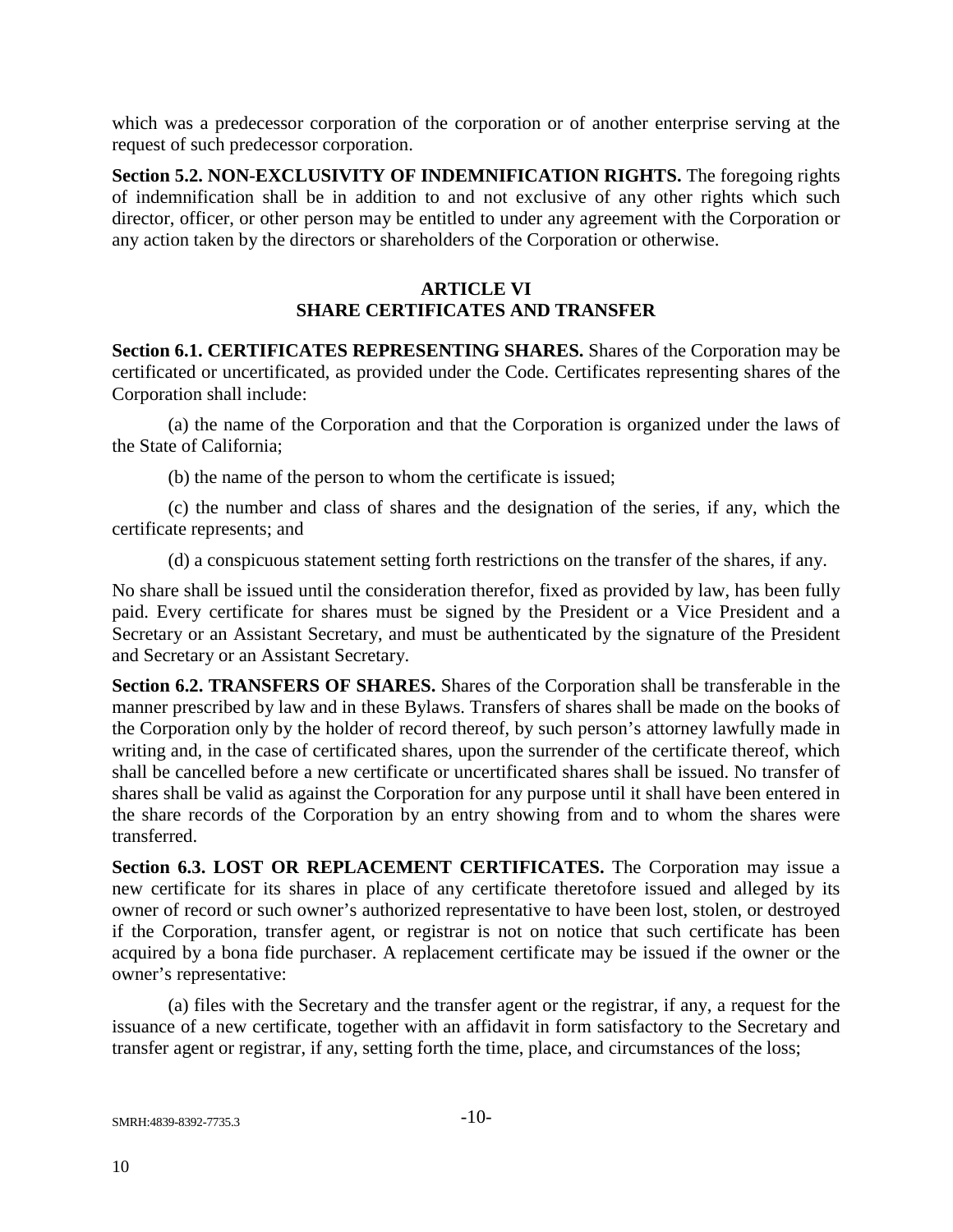(b) files with the Secretary and the transfer agent or the registrar, if any, a bond with good and sufficient security acceptable to the Secretary and the transfer agent or the registrar, if any, to indemnify and save harmless the Corporation and the transfer agent or the registrar, if any, from any and all damage, liability, and expense of every nature whatsoever resulting from the Corporation, the transfer agent, or the registrar issuing a new certificate in place of the one alleged to have been lost, stolen, or destroyed; and

(c) complies with such other reasonable requirements as the chair of the Board of Directors, the President, the Secretary, or the Board of Directors and the transfer agent or the registrar, if any, shall deem appropriate under the circumstances.

A new certificate may be issued in lieu of any certificate previously issued that has become defaced or mutilated upon surrender for cancellation of a part of the old certificate sufficient, in the opinion of the Secretary and the transfer agent or the registrar, if any, to identify the owner of the defaced or mutilated certificate, the number of shares represented thereby, and the number of the certificate and its authenticity and to protect the Corporation and the transfer agent or the registrar against loss or liability. When sufficient identification for such defaced or mutilated certificate is lacking, a new certificate may be issued upon compliance with all of the conditions set forth in this Section in connection with the replacement of lost, stolen, or destroyed certificates.

### **ARTICLE VII DISTRIBUTIONS**

**Section 7.1. DECLARATION.** The Board of Directors may authorize, and the Corporation may make, distributions to its shareholders in cash, property, or shares of the Corporation to the extent permitted by the Articles of Incorporation and the Code.

**Section 7.2. RECORD DATE FOR DIVIDENDS AND DISTRIBUTIONS.** For the purpose of determining shareholders entitled to receive a distribution by the Corporation (other than a distribution involving a purchase or redemption by the Corporation of any of its own shares) or a share dividend, the Board of Directors of the Corporation may, at the time of declaring the dividend or distribution, set a record date no more than 70 days prior to the date of the dividend or distribution. If no record date is fixed for the determination of shareholders entitled to receive a distribution (other than a distribution involving a purchase or redemption by the Corporation of any of its own shares) or a share dividend, the record date shall be the date on which the resolution of the Board of Directors declaring the distribution or share dividend is adopted.

#### **ARTICLE VIII GENERAL PROVISIONS**

**Section 8.1. SEAL.** The Corporation may adopt a corporate seal in a form approved by the Board of Directors. The Corporation shall not be required to use the corporate seal and the lack of the corporate seal shall not affect an otherwise valid contract or other instrument executed by the Corporation.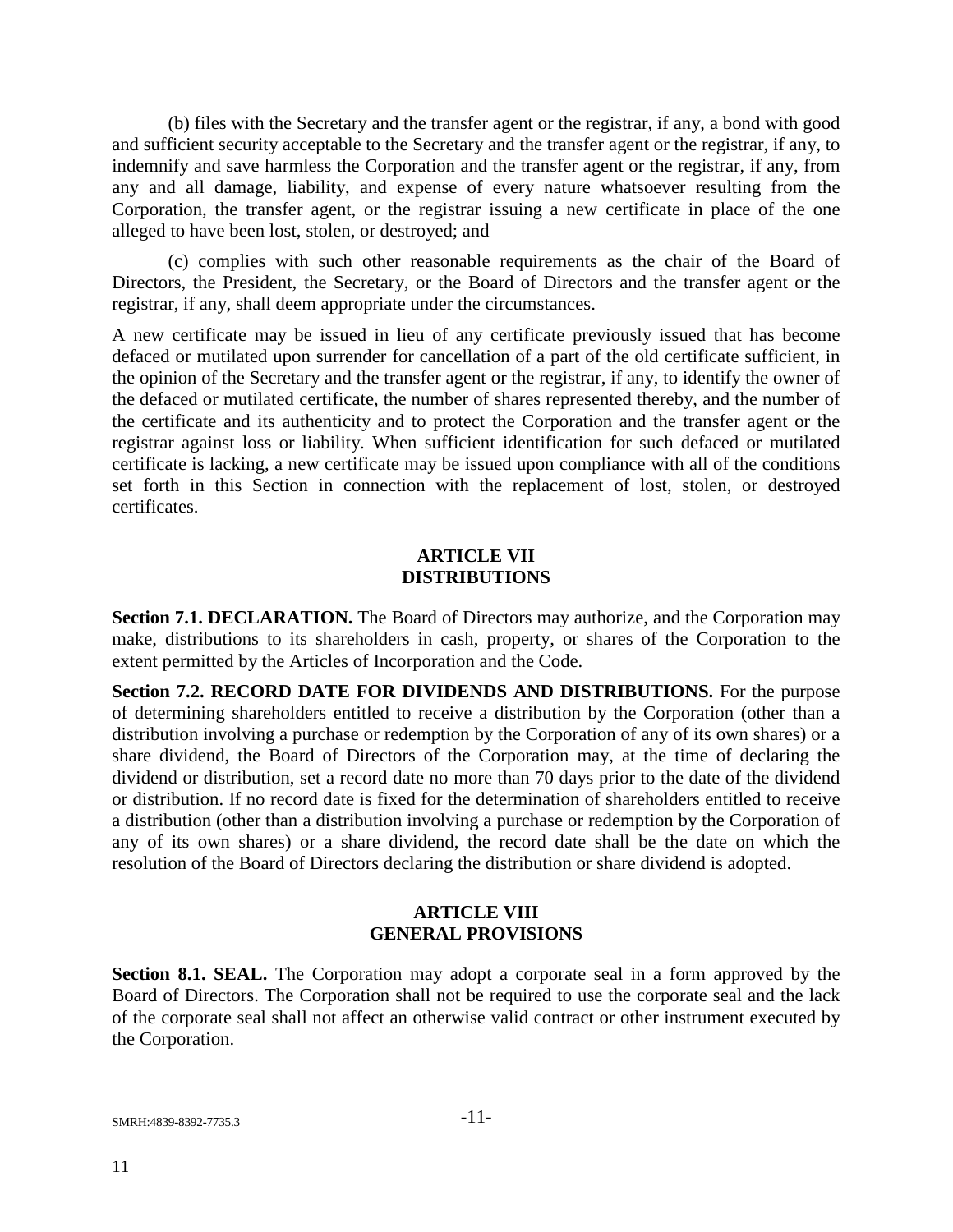**Section 8.2. CHECKS, DRAFTS, ETC.** All checks, drafts, or other instruments for payment of money or notes of the Corporation shall be signed by an officer or officers or any other person or persons as shall be determined from time to time by resolution of the Board of Directors.

**Section 8.3. FISCAL YEAR.** The fiscal year of the Corporation shall be as determined by the Board of Directors.

**Section 8.4. CONFLICT WITH APPLICABLE LAW OR ARTICLES OF INCORPORATION.** These Bylaws are adopted subject to any applicable law and the Articles of Incorporation. Whenever these Bylaws may conflict with any applicable law or the Articles of Incorporation, such conflict shall be resolved in favor of such law or the Articles of Incorporation.

**Section 8.5. INVALID PROVISIONS.** If any one or more of the provisions of these Bylaws, or the applicability of any provision to a specific situation, shall be held invalid or unenforceable, the provision shall be modified to the minimum extent necessary to make it or its application valid and enforceable, and the validity and enforceability of all other provisions of these Bylaws and all other applications of any provision shall not be affected thereby.

## **Section 8.6. EMERGENCY BYLAWS.**

For the purposes of this Section, an emergency arises when a quorum of the Board of Directors cannot readily be obtained because of some catastrophic event.

The Board of Directors may adopt emergency bylaws, subject to repeal or change by action of the shareholders, which shall be operative during any emergency in the conduct of the business of the Corporation.

Emergency bylaws may contain any provisions necessary for managing the Corporation during the emergency, including (a) procedures for calling a meeting of the board of directors, (b) quorum requirements for the meeting, and (c) designation of additional or substitute directors.

To the extent not inconsistent with the emergency bylaws so adopted, the Bylaws of the Corporation shall remain in effect during any such emergency and after the emergency ends, the emergency bylaws shall not be effective.

Corporate action taken in good faith in accordance with the emergency bylaws shall bind the Corporation and may not be used to impose liability on any director, officer, employee, or agent.

**Section 8.7. Representation of Shares of Other Corporation.** The chairperson of the Board of Directors, the President, or any Vice President, or any other person authorized by resolution of the Board of Directors, is authorized to vote on behalf of the Corporation any and all shares of any other corporation or corporations, foreign or domestic, standing in the name of the Corporation. The authority herein granted to said officers to vote or present on behalf of the Corporation any and all shares held by the Corporation in any other corporation or corporations may be exercised by any such officer in person or by any person authorized to do so by proxy duly elected by said officer.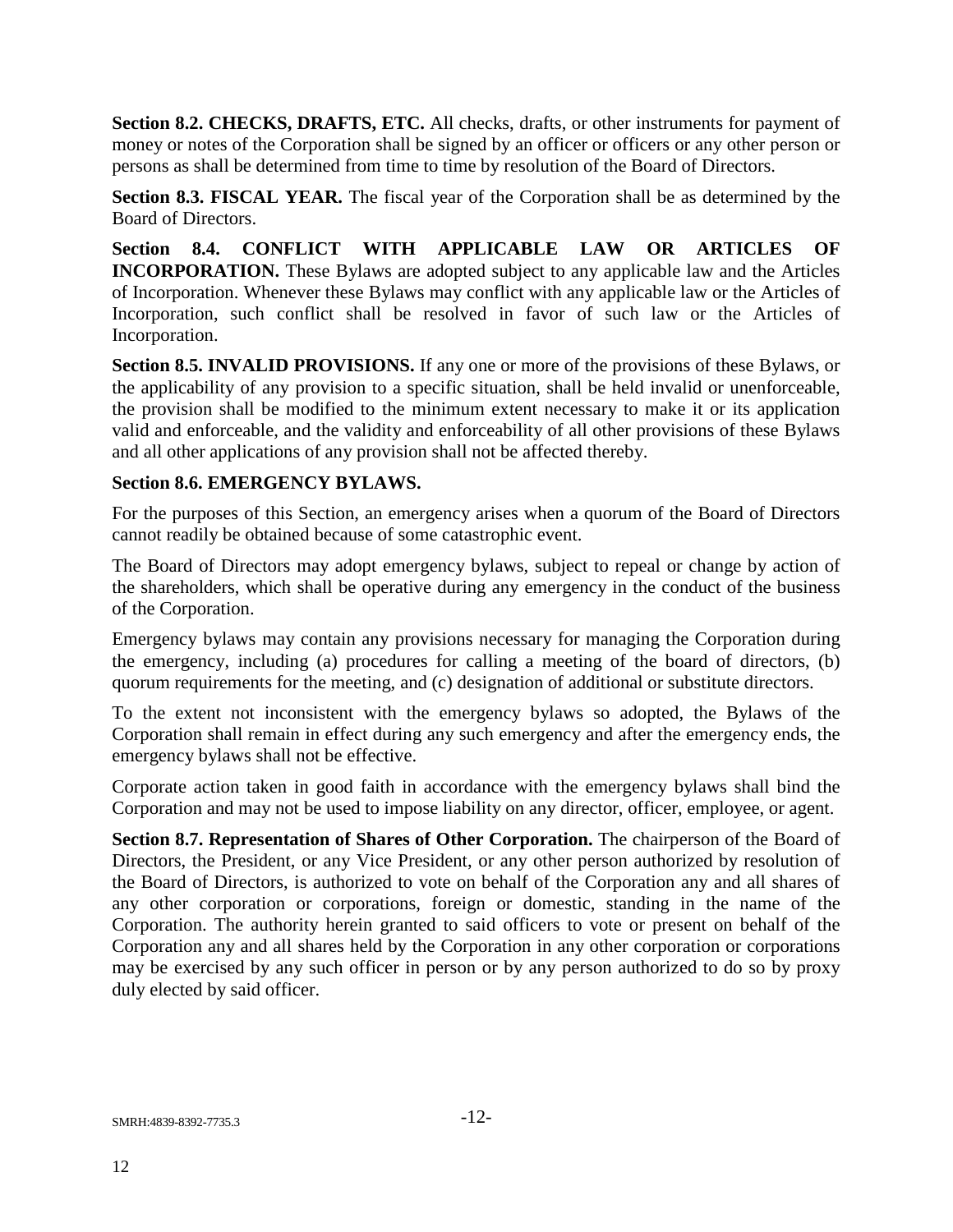#### **ARTICLE IX AMENDMENT OF BYLAWS**

**Section 9.1. SHAREHOLDERS.** The shareholders shall have the power to adopt, amend, repeal, or otherwise alter these Bylaws. The shareholders in adopting, amending, repealing, or otherwise altering a particular bylaw may provide expressly that the Board of Directors may not amend, repeal, or otherwise alter that bylaw.

**Section 9.2. BOARD OF DIRECTORS.** The Board of Directors shall also have the power to adopt, amend, repeal, or otherwise alter these Bylaws with or without shareholder approval, subject to any provision of the Code or the Articles of Incorporation that reserves the power exclusively to the shareholders or otherwise restricts the authority of the Board of Directors. Bylaws so made, amended, repealed, or otherwise altered by the Board of Directors may be further amended, repealed, or altered by the shareholders.

\* \* \* \*